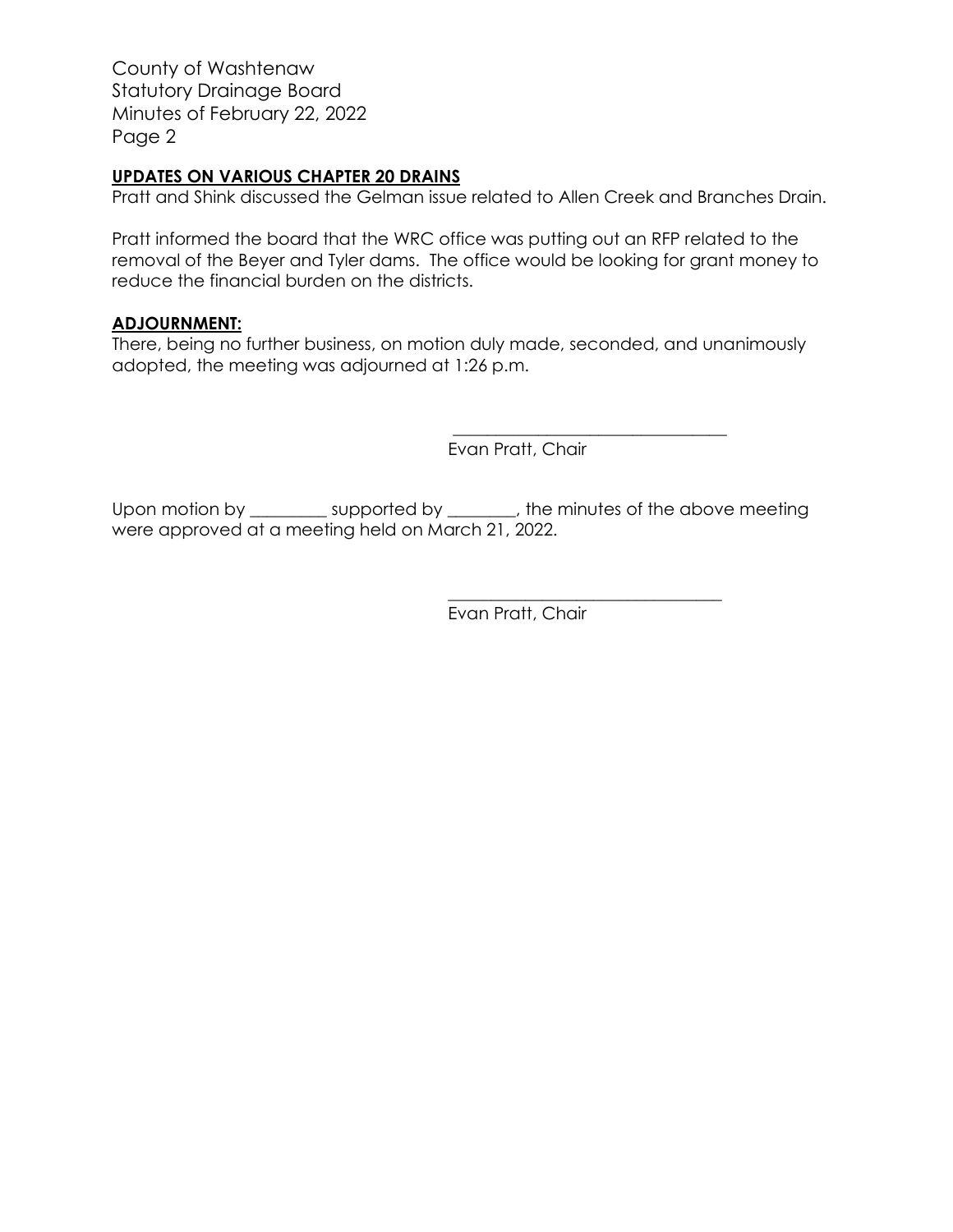|             |                                | <b>FEBRUARY 2022</b> |                          | FY 2022                                                    |         | <b>Five year Ave</b>   |  |
|-------------|--------------------------------|----------------------|--------------------------|------------------------------------------------------------|---------|------------------------|--|
| <b>FUND</b> | <b>DRAIN</b>                   |                      | <b>ONLY</b>              | <b>YTD COSTS</b>                                           |         | <b>Annual Spending</b> |  |
| 8814        | North Ford Lake CONSOL         | \$                   | 3,097.03                 | \$<br>151,703.46                                           | \$      | 51,152.25              |  |
| 8801        | <b>Beyer Relief</b>            | \$                   | 9,469.35                 | \$<br>146,608.18                                           | \$      | 110,901.39             |  |
| 8826        | <b>Upper Paint Creek</b>       | \$                   | 2,025.76                 | \$<br>130,807.72                                           | \$      | 34,127.16              |  |
| 8816        | <b>Malletts Creek</b>          | \$                   | 5,070.08                 | \$<br>86,281.46                                            | \$      | 92,728.77              |  |
| 8800        | Allen Creek and Branches       | \$                   | 408.97                   | \$<br>52,940.82                                            | \$      | 47,661.00              |  |
| 8822        | Swift Run                      | \$                   | 9,570.99                 | \$<br>42,555.63                                            | \$      | 18,722.37              |  |
| 8851        | Ypsilanti Twp #01 Consolidated | \$                   |                          | \$<br>11,493.40                                            | \$      | 7,887.33               |  |
| 8838        | Ypsilanti Township #07         | \$                   | 136.72                   | \$<br>10,494.37                                            | \$      | 14,313.31              |  |
| 8825        | <b>Traver Creek</b>            | \$                   | 314.17                   | \$<br>9,274.35                                             | \$      | 5,060.71               |  |
| 8836        | Ypsilanti Township #05         | \$                   | -                        | \$<br>6,237.10                                             | \$      | 649.32                 |  |
| 8845        | Ypsilanti Township #12         | \$                   | $\overline{\phantom{0}}$ | \$<br>5,614.29                                             | \$      | 1,267.10               |  |
| 8831        | Willow Run Ext 1 & Brnchs      | \$                   |                          | \$<br>5,204.55                                             | \$      | 4,384.64               |  |
| 8830        | <b>Willow Run</b>              | \$                   | $\overline{\phantom{0}}$ | \$<br>5,163.08                                             | $\zeta$ | 4,164.41               |  |
| 8808        | <b>Garden Homes</b>            | \$                   |                          | \$<br>4,613.91                                             | \$      | 10,455.83              |  |
| 8832        | Ypsilanti Township #01         | \$                   | 943.70                   | \$<br>4,409.37                                             | \$      | 5,230.38               |  |
| 8865        | <b>Benz Creek</b>              | \$                   |                          | \$<br>3,346.00                                             | \$      |                        |  |
| 8829        | Whittaker-Textile              | \$                   | 39.34                    | \$<br>2,787.50                                             | \$      | 5,387.97               |  |
| 8835        | Ypsilanti Township #04         | \$                   |                          | \$<br>2,468.15                                             | \$      | 10,841.51              |  |
| 8864        | Millers Creek Ann Arbor        | \$                   | 1,239.50                 | \$<br>2,305.50                                             | \$      |                        |  |
| 8841        | Ypsilanti Township #09         | \$                   |                          | \$<br>1,708.11                                             | \$      | 1,504.42               |  |
| 8802        | Carpenter Road                 | \$                   | $\overline{\phantom{0}}$ | \$<br>794.61                                               | \$      | 9,130.38               |  |
| 8811        | Jewell Road                    | \$                   | $\overline{\phantom{a}}$ | \$<br>546.98                                               | \$      | 23.00                  |  |
| 8812        | N Branch of Stoney Crk Ext     | \$                   | $\overline{a}$           | \$<br>526.35                                               | $\zeta$ | 416.11                 |  |
| 8804        | <b>County Farm</b>             | \$                   |                          | \$<br>506.00                                               | \$      | 6,044.91               |  |
| 8848        | Ypsilanti Township #14         | \$                   | 471.85                   | \$<br>471.85                                               | $\zeta$ | 2,160.94               |  |
| 8828        | <b>Whittaker Road</b>          | \$                   |                          | \$<br>468.66                                               | \$      | 1,351.95               |  |
| 8844        | Ypsilanti Township #11         | \$                   | 188.74                   | \$<br>464.09                                               | \$      | 2,017.41               |  |
| 8837        | Ypsilanti Township #06         | \$                   |                          | \$<br>275.26                                               | \$      | 2,132.11               |  |
| 8810        | <b>Hamilton Tile</b>           | \$                   | $\overline{\phantom{0}}$ | \$<br>235.93                                               | $\zeta$ | 2,168.08               |  |
| 8833        | Ypsilanti Township #02         | \$                   | $\overline{\phantom{0}}$ | \$<br>213.57                                               | \$      | 2,516.46               |  |
| 8827        | Westlawn                       | \$                   |                          | \$<br>39.34                                                | \$      | 1,156.55               |  |
| 8842        | Ypsilanti Township #09 Ext     | \$                   |                          | \$<br>39.34                                                | \$      | 373.87                 |  |
| 8805        | East Branch of Big Marsh 20    | \$                   | $\overline{\phantom{0}}$ | \$<br>$\overline{\phantom{0}}$                             | \$      | 1,175.64               |  |
| 8806        | Ellsworth Road                 | \$                   | $\overline{\phantom{0}}$ | \$<br>$\overline{\phantom{0}}$                             | \$      | 599.33                 |  |
| 8809        | <b>Gault Village</b>           | \$                   | $\overline{\phantom{0}}$ | \$<br>$\overline{\phantom{0}}$                             | \$      | 49.97                  |  |
| 8815        | North Whittaker Road #1        | \$                   | -                        | \$<br>-                                                    | \$      | 1,902.20               |  |
| 8817        | Rawsonville Road               | \$                   | -                        | \$<br>۰,                                                   | \$      | 785.48                 |  |
| 8823        | Swift Run Extension            | \$                   | $\overline{\phantom{0}}$ | \$<br>$\overline{\phantom{0}}$                             | \$      | 119.06                 |  |
| 8834        | Ypsilanti Township #03         | \$                   |                          | \$                                                         | \$      | 2,447.35               |  |
| 8839        | Ypsilanti Township #07 Ext     | \$                   |                          | \$<br>$\overline{\phantom{0}}$                             | \$      | 98.30                  |  |
| 8840        | Ypsilanti Township #08         | \$                   | ۰                        | \$<br>-                                                    | \$      | 5,130.99               |  |
| 8843        | Ypsilanti Township #10         | \$                   |                          | \$                                                         | \$      | 1,940.96               |  |
| 8846        | Ypsilanti Township #13         | \$                   |                          | \$                                                         | \$      | 4,896.07               |  |
| 8847        | Ypsilanti Township #13 Ext     | \$                   |                          | \$                                                         | \$      |                        |  |
| 8852        | Ypsilanti Twp #02 Consolidated | \$                   | $\overline{\phantom{0}}$ | \$<br>$\overline{\phantom{0}}$<br>$\overline{\phantom{0}}$ | \$      | 3,089.49               |  |
| 8859        | Michigan Ave East Central      | \$                   | $\overline{\phantom{0}}$ | \$                                                         | \$      | 4,036.25               |  |
|             | <b>TOTALS</b>                  | \$                   | 32,976.20                | \$<br>690,598.93                                           | \$      | 482,202.75             |  |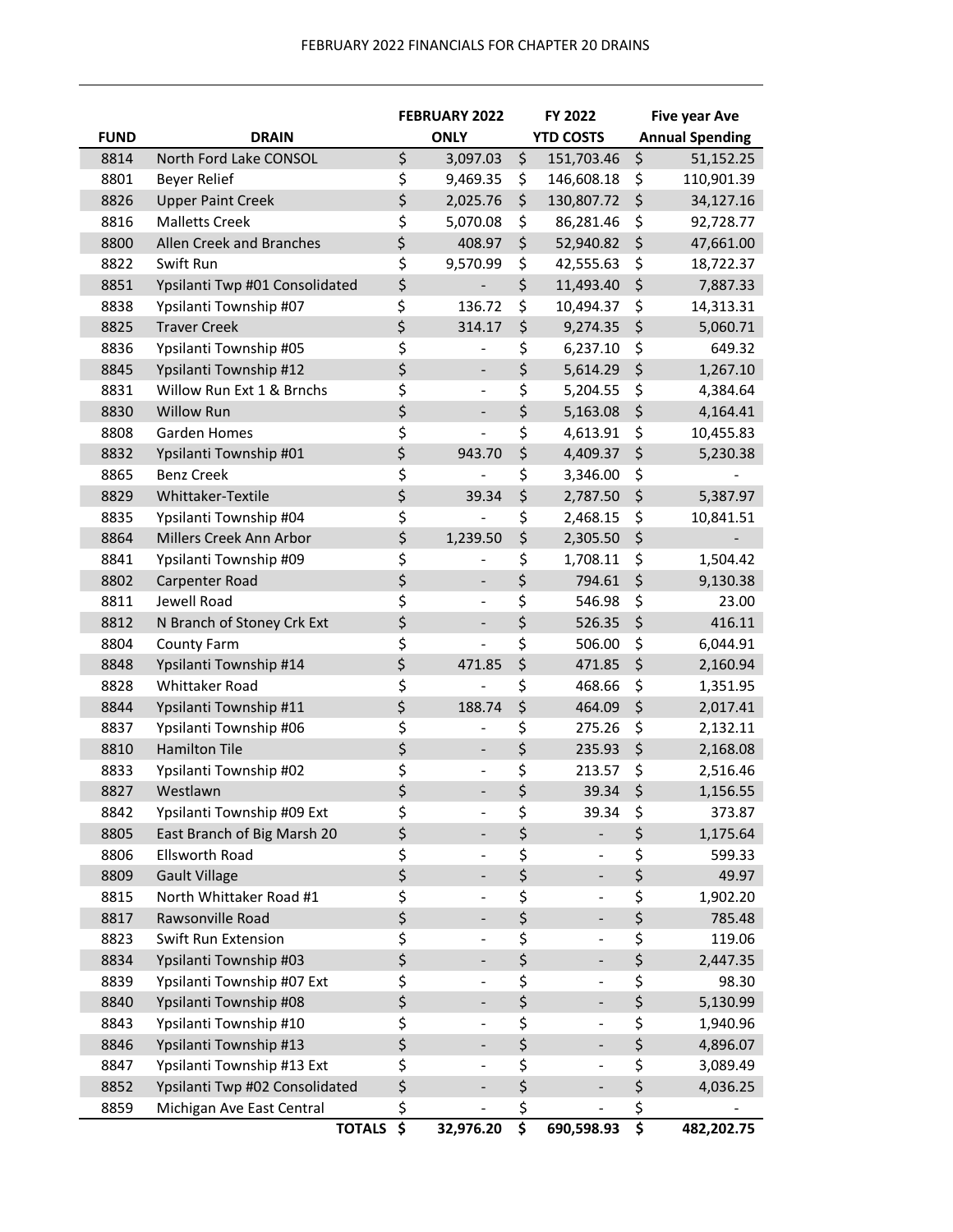|             | CLAIMS UNDER \$2,500            |             |     |               |                 |                       |                                           | <b>ATTACHMENT C-1</b> |
|-------------|---------------------------------|-------------|-----|---------------|-----------------|-----------------------|-------------------------------------------|-----------------------|
| <b>FUND</b> | <b>DRAIN</b>                    | <b>CH</b>   |     | <b>COST</b>   | <b>INV DATE</b> | <b>GL DATE VENDOR</b> |                                           | <b>DESCRIPTION</b>    |
| 8801        | Beyer Relief                    | M20         | \$  | 49.96         | 1/28/2022       |                       | 2/15/2022 Lowes Home Centers, Inc.        | supplies              |
| 8801        | Beyer Relief                    | M20         | \$  | 999.38        | 1/26/2022       |                       | 2/14/2022 Griffin Pest Solutions          | Rodent Control        |
| 8801        | <b>Beyer Relief</b>             | M20         | Ś.  | 1,050.00      | 1/12/2022       |                       | 2/15/2022 Griffin Pest Solutions          | <b>Rodent Control</b> |
| 8814        | North Ford Lake CONSOL          | M20         | S   | 172.31        | 1/26/2022       |                       | 2/14/2022 Griffin Pest Solutions          | Rodent Control        |
| 8814        | North Ford Lake CONSOL          | M20         | \$  | 175.00        | 1/12/2022       |                       | 2/15/2022 Griffin Pest Solutions          | Rodent Control        |
| 8822        | Swift Run                       | M20         | \$  | (27.02)       | 1/21/2022       |                       | 2/9/2022 CC Payment                       | PAPER-RETURN REFUND   |
| 8822        | Swift Run                       | M20         | \$  | 25.49         | 1/21/2022       |                       | $2/9/2022$ CC Payment                     | <b>PAPER</b>          |
| 8822        | Swift Run                       | M20         | \$. | 27.02         | 1/14/2022       |                       | $2/9/2022$ CC Payment                     | <b>PAPER</b>          |
| 8822        | Swift Run                       | M20         | \$. | 76.50         | 2/1/2022        |                       | 2/24/2022 Fahey, Schultz, Burzych, Rhode  | services 1/13/2022    |
| 8825        | <b>Traver Creek</b>             | M20         | \$. | 1,276.00      | 1/31/2022       | 2/15/2022 Kempf       |                                           | services              |
| 8826        | <b>Upper Paint Creek</b>        | M20         | \$  | 214.42        | 11/5/2021       |                       | 2/9/2022 Washtenaw County Road Commission | Road Closure          |
| 8826        | <b>Upper Paint Creek</b>        | M20         | \$  | 940.50        | 2/1/2022        | 2/15/2022 Kempf       |                                           | Services              |
| 8832        | Ypsilanti Township #01          | M20         | \$  | 103.38        | 1/26/2022       |                       | 2/14/2022 Griffin Pest Solutions          | Rodent Control        |
| 8832        | Ypsilanti Township #01          | M20         | \$  | 105.00        | 1/12/2022       |                       | 2/15/2022 Griffin Pest Solutions          | Rodent Control        |
| 8860        | <b>Equipment Revolving Fund</b> | <b>REQ</b>  | \$  | 7.58          | 2/9/2022        |                       | 2/15/2022 Lowes Home Centers, Inc.        | supplies              |
| 8860        | <b>Equipment Revolving Fund</b> | <b>REQ</b>  | \$. | 15.27         | 1/19/2022       |                       | 2/9/2022 CC Payment                       | supplies              |
| 8860        | <b>Equipment Revolving Fund</b> | <b>REQ</b>  | \$  | 27.99         | 1/19/2022       |                       | 2/14/2022 Tractor supply                  | supplies              |
| 8860        | <b>Equipment Revolving Fund</b> | <b>REQ</b>  | \$. | 28.46         | 1/31/2022       |                       | 2/15/2022 Lowes Home Centers, Inc.        | supplies              |
| 8860        | <b>Equipment Revolving Fund</b> | <b>REQ</b>  | \$. | 30.28         | 2/9/2022        |                       | 2/15/2022 Lowes Home Centers, Inc.        | supplies              |
| 8860        | <b>Equipment Revolving Fund</b> | <b>REQ</b>  | \$  | 67.00         | 11/16/2021      |                       | 2/18/2022 Jack Doheny, Inc                | supplies              |
| 8860        | <b>Equipment Revolving Fund</b> | <b>REQ</b>  | \$  | 184.97        | 1/31/2022       | 2/15/2022 Weingartz   |                                           | supplies              |
| 8860        | Equipment Revolving Fund        | <b>REQ</b>  | \$  | 311.67        | 12/16/2021      |                       | 2/15/2022 Burnips Equipment Co            | supplies              |
| 8860        | <b>Equipment Revolving Fund</b> | <b>REQ</b>  | \$. | 488.85        | 2/14/2022       | 2/15/2022 Weingartz   |                                           | supplies              |
| 8864        | Millers Creek Ann Arbor         | M20         |     | 1,239.50      | 2/10/2022       |                       | 2/18/2022 Orchard, Hiltz & McCliment, In  | services thru 1/29/22 |
|             |                                 | --------- * |     | $- - - - - -$ |                 |                       |                                           |                       |

**SUBTOTAL \$ 7,589.51**

| CLAIMS OVER \$2,500 |                          |     |                       |                 |                       | ATTACHMENT C-2                   |                                |
|---------------------|--------------------------|-----|-----------------------|-----------------|-----------------------|----------------------------------|--------------------------------|
| <b>FUND</b>         | <b>DRAIN</b>             | CН  | <b>COST</b>           | <b>INV DATE</b> | <b>GL DATE VENDOR</b> |                                  | <b>DESCRIPTION</b>             |
| 8800                | Allen Creek and Branches | M20 | 16,000.00             | 1/13/2022       |                       | 2/15/2022 U.S. Geological Survey | Oct '21-Sept '22; Streamgaging |
| 8816                | <b>Malletts Creek</b>    | M20 | 16.000.00             | 1/13/2022       |                       | 2/15/2022 U.S. Geological Survey | Oct '21-Sept '22: Streamgaging |
|                     |                          |     | SUBTOTAL \$ 32,000.00 |                 |                       |                                  |                                |

**GRAND TOTAL \$ 39,589.51**